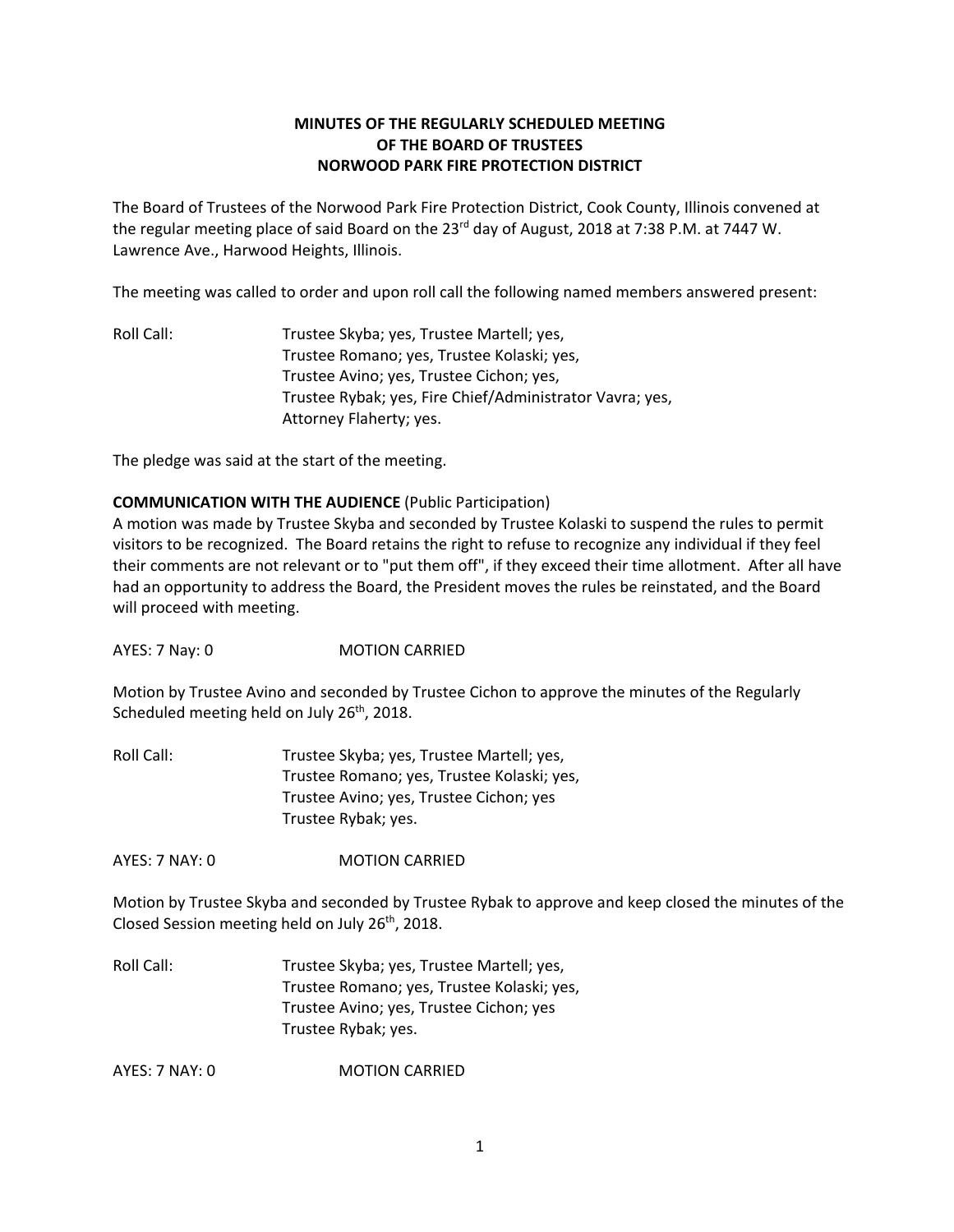Motion by Trustee Romano and seconded by Trustee Kolaski to approve payment of all current disbursements in the amount of \$437,781.18.

Trustee Romano stated that compared to last month there was a \$40,000 increase, this was due to retirement payout, antenna from Norridge, Triton classes and increased overtime.

Roll Call: Trustee Skyba; yes, Trustee Martell; yes, Trustee Romano; yes, Trustee Kolaski; yes, Trustee Avino; yes, Trustee Cichon; yes Trustee Rybak; yes.

AYES: 7 NAY: 0 MOTION CARRIED

#### **TREASURER'S REPORT**

Schedule of Assets (Arising from Cash Transactions) July 31st, 2018

| Assets                                                       |                |
|--------------------------------------------------------------|----------------|
| Checking and money market accounts (interest rate-APY):      |                |
| Byline Bank checking #4303503 (0.046%)                       | 71,291.39      |
| Byline Bank money market #4303498                            | 1,048,486.54   |
| Byline Bank ambulance billing money market #4304492 (0.295%) | 656,909.63     |
| Byline Bank-Medical #1003102                                 | 11,204.58      |
| Byline Bank- FSA #9990034868                                 | 3,249.07       |
| Total checking and money market accounts                     | \$1,791,141.21 |

### **Certificates of deposit (interest rate and maturity):**

| Belmont Bank (1.25%, 09/10/18)                           | 647.394.89     |
|----------------------------------------------------------|----------------|
| Belmont Bank (1.00% 08/05/18)                            | 129,837.46     |
| Belmont Bank (2.35% 06/23/19)                            | 440,039.26     |
| Belmont Bank (1.00% 08/21/18)                            | 539,198.53     |
| Belmont Bank (1.00% 07/19/19)                            | 381,913.81     |
| Total certificates of deposit                            | \$2,138,383.95 |
| Total checking, money market and certificates of deposit | \$3,929,525.16 |

Motion by Trustee Martell and seconded by Trustee Avino to approve the Treasurer's report as presented from the Financial Statement for July 2018.

Trustee Romano stated our fund balance shot up because we received property tax money. This was a lot more than historically we have received. We have also received additional money in August. Trustee Romano believes we have received more money earlier than usual.

Attorney Flaherty states they have changed the tax law and some people are paying earlier to take advantage of the cap. Discussion. Trustee Martell states that Wieboldts which is Carson's did not pay property taxes for over a year, the HIP paid the taxes on their behalf which was a large amount of money we received.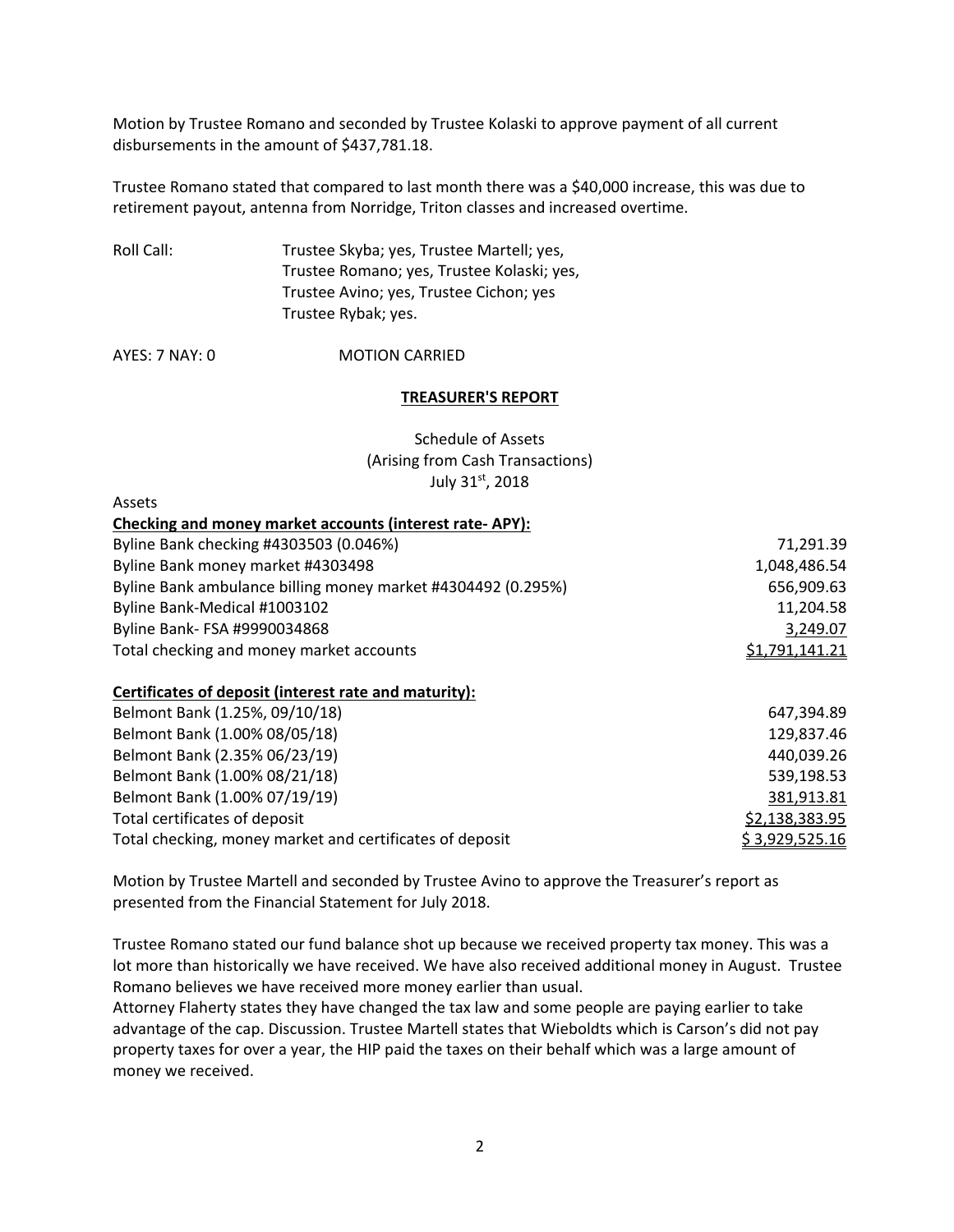Trustee Romano stated there is a CD maturing for approximately \$539,000.00. Trustee Martell states that we can split the CD to multiple places and get the 3% rate for 24-29 months that has been quoted to stay under FDIC. We are not going to move our money to MB Financial because they are changing names. Trustee Romano asked to see if Belmont will match the 3% at 29 months. The Trustees would like to do 1.5% MMA with ByLine Bank and they are not interested in meeting with Meryl Lynch. Discussion.

Trustee Romano states that with the money we received and if we get no additional revenue, as long as expenses do not go much higher we may not have to draw from our other CD that matures in September.

Chief stated our Pension Actuarial came in and the Pension is funded at 48%. He states that our investments were at 5 ½ %, but with the change with personnel the District's funding amount will be flat and not increase. Trustee Skyba asked what a good funding rate is. Attorney Flaherty answered 90% by 2040 is what is mandated. Discussion. Trustee Martell states that this board has always funded what was supposed to be funded to the Pension Fund.

| Roll Call: | Trustee Skyba; yes, Trustee Martell; yes,  |
|------------|--------------------------------------------|
|            | Trustee Romano; yes, Trustee Kolaski; yes, |
|            | Trustee Avino; yes, Trustee Cichon; yes,   |
|            | Trustee Rybak; yes.                        |
|            |                                            |

AYES: 7 NAY: 0 **MOTION CARRIED** 

## **Chiefs' Report:**

Chief Vavra stated that his report was given to all trustees.

The new ambulance is on the apparatus floor. Trustee Martell asked if it is being blessed. Chief explained that he is speaking with the Salvation Army about something else and will check if they can do it. Discussion.

Discussed of final things that need to be completed to get it the ambulance in service.

The other ambulance is on its way down to North Carolina to begin the re-boxing.

Chief gave the trustees the grades of students who took classes at Triton. Chief explained that it is taking longer than expected to get the correlation of the previous classes recorded on the transcripts. Discussion.

Trustee Rybak asked how many re-inspections are done annually, chief explained how re-inspections numbers change.

Trustee Skyba asked if firefighters are retiring why they are taking training. Attorney Flaherty explained that firefighters get to have training until they retired.

Motion by Trustee Martell seconded by Trustee Cichon to approve the Chief's report for July 2018.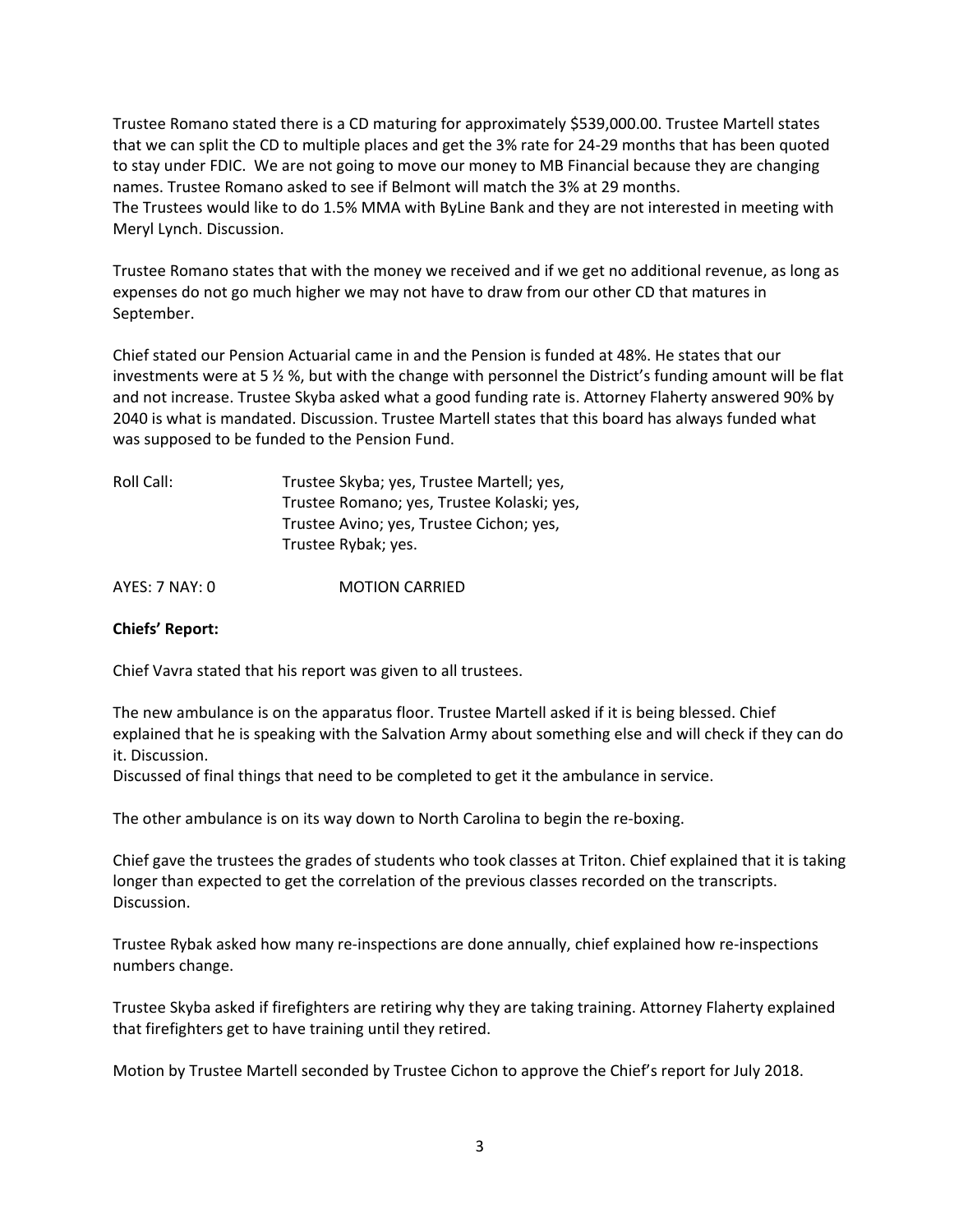### AYES: 7 NAY: 0 MOTION CARRIED

**President's Report:** Trustee Martell stated there is a lot going on and capital projects. There was a good session at the last Special Board meeting. We are making progress with the budget.

### **Committee Reports:**

Finance & Information Technology Committee- Trustee Romano stated he has nothing to report.

Building and Equipment Committee- Trustee Cichon stated we have a new white ambulance and we will be opening the sealed bids tonight for the other projects.

Policy Committee- Trustee Kolaski stated the Chief spoke to him in regards to the Fire Marshal position needing to be added to the policy and if anyone see anything in section 3 of the policy, please let him know.

Strategic Planning Committee- Trustee Martell stated that we need to find out Trustee Romano's availability.

Human Capital Committee- Trustee Rybak stated the next meeting is on August 29 and September 10 there is a meeting with Lutheran General, about the Mobile Integrated Healthcare.

Community Relations Committee-Trustee Avino stated we met last Thursday and discussed the newsletter which has a deadline of tomorrow, Trustee Martell stated he cannot meet that deadline and there are errors, he would like Trustee Romano to review the finance section.

Also discussed at the meeting was; Brother Fire Department, Brick Pavers, safety signs, CO/Smoke Detector program, home addresses, exterior logo, permanent recognition for the monument, employee appreciation BBQ and Open House.

Trustee Avino asked the Chief how the First Responder BBQ was, Chief said it was at Norridge Gardens and was very nice.

Trustee Avino also thanked everyone that volunteered at the Harwood Heights Fest.

Trustee Skyba asked where everything is at; Trustee Avino explained there are dates of completion for everything.

Fire Commissioner & Pension Board Governance & Oversight Committee- Trustee Skyba stated we had a meeting with the Fire Commissioners that was productive. Lieutenant exam must be completed by the end of the year; list must be posted by January. Discussion on attorney for the Board of Fire Commissioners. Trustee Martell says to put on the agenda for next month to have Attorney Flaherty as the Fire Commissioner Attorney. Trustee Skyba is asking for a date to interview for the open position.

## **Attorney Report:**

Governor signed a bill from the Comptroller regarding if the audit is done with cash or accrual accounting. Comptroller cannot tell you what you need to use. Either is acceptable.

There have been some issues with what public employees can be paid in a severance package. There are now limits in place to how much money and time can be given.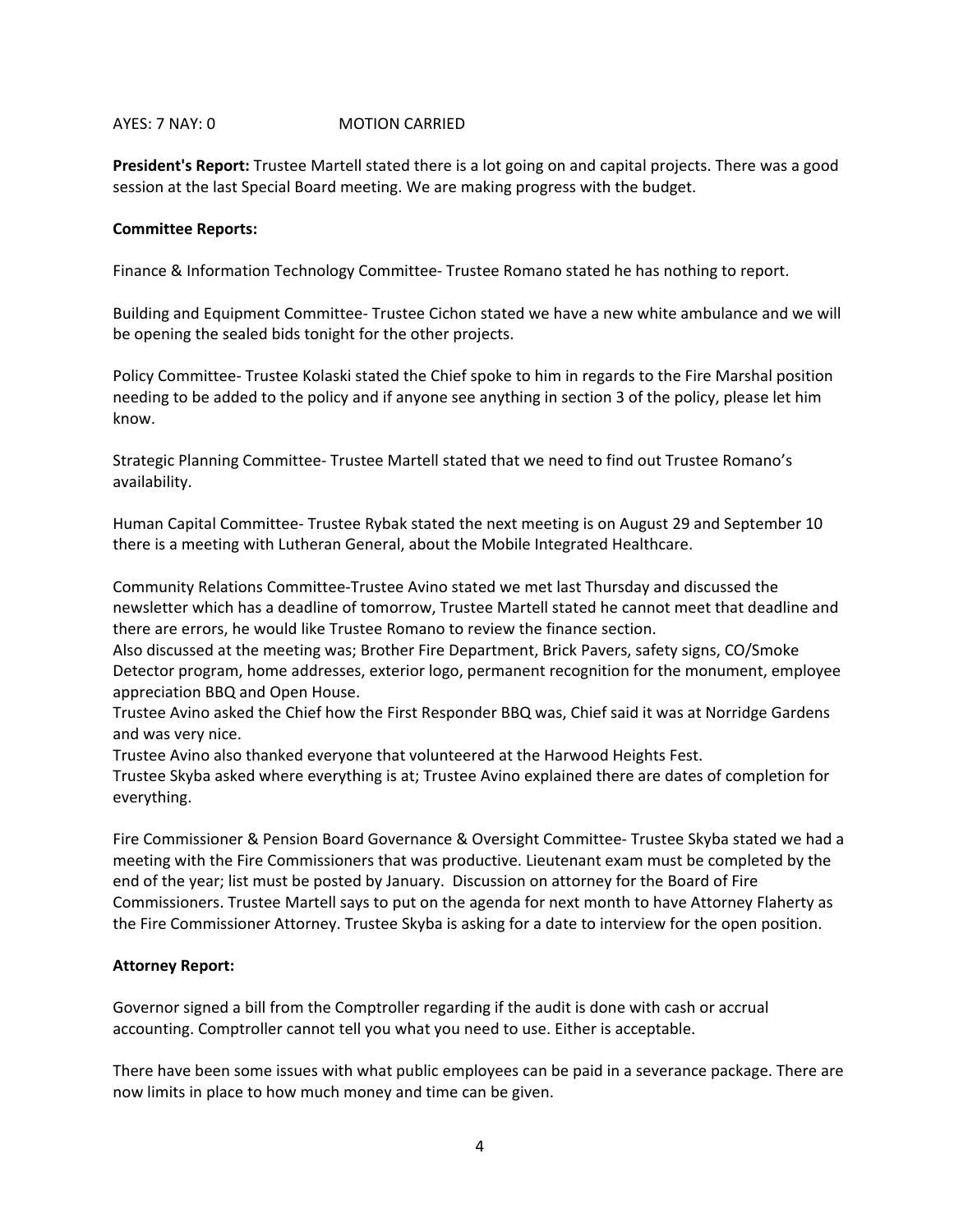Federal Court ruled on a case regarding Fire Alarm Systems where a Court had previously ruled. A Fire District, through an Ordinance, can now direct all alarms to go to a specific dispatch center/vendor. Discussion. Trustee Martell asked if MCD would have interest in this, the Chief will talk to them. Trustee Martell told Trustee Kolaski that this will fall under the Policy Committee.

Trustee Skyba asked if the bill about having to record Pension meetings was moving forward. Attorney Flaherty stated it has died.

O**ld Business:** 

None

**New Business**

Opening of sealed bids for Building tuckpointing.

J&P Masonry Restoration and Tuckpointing \$27,500 D Kersey Construction \$55,550

Motion by Trustee Cichon and seconded by Trustee Avino to table action on the bids for a determination by staff and/or consultant as to the compliance with specifications.

| Roll Call: | Trustee Skyba; yes, Trustee Martell; yes,  |
|------------|--------------------------------------------|
|            | Trustee Romano; yes, Trustee Kolaski; yes, |
|            | Trustee Avino; yes, Trustee Cichon; yes,   |
|            | Trustee Rybak; yes.                        |
|            |                                            |

AYES: 7 NAY: 0 MOTION CARRIED

Opening of sealed bids for Apparatus floor refinishing. We did receive one bid past the deadline. All bids are dated on the outside of envelope for time and date received.

Matrix Coating Solutions \$49,806 D Kersey Construction \$111,950 Freda West \$58,962 – was received late

Motion by Trustee Kolaski and seconded by Trustee Rybak to table action on the bids from Kersey and Matrix and striking the bid from Freda West.

Roll Call: Trustee Skyba; yes, Trustee Martell; yes, Trustee Romano; yes, Trustee Kolaski; yes, Trustee Avino; yes, Trustee Cichon; yes, Trustee Rybak; yes.

AYES: 7 NAY: 0 MOTION CARRIED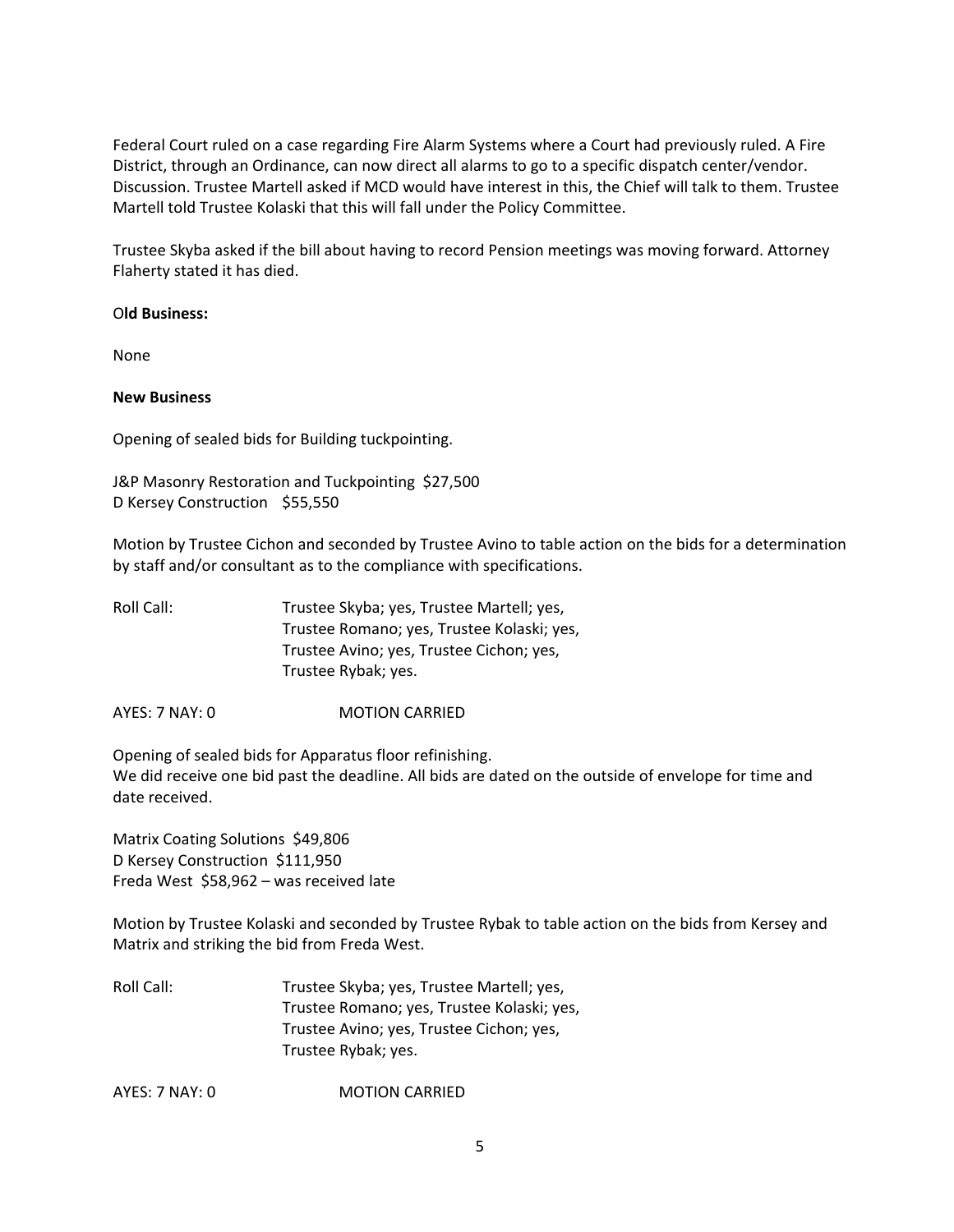Opening of sealed bid for Furnace/AC replacement.

Axxess HVAC \$27,040 Mayaire \$27,300

Motion by Trustee Cichon and seconded by Trustee Kolaski to table action on the bids for a determination by staff and/or consultant as to the compliance with specifications.

Roll Call: Trustee Skyba; yes, Trustee Martell; yes, Trustee Romano; yes, Trustee Kolaski; yes, Trustee Avino; yes, Trustee Cichon; yes, Trustee Rybak; yes.

AYES: 7 NAY: 0 **MOTION CARRIED** 

Opening of sealed proposal for sewer project east side.

Rocs Plumbing \$12,500.00.

Motion by Trustee Skyba and seconded by Trustee Romano to table action on the proposal for a determination by staff and/or consultant as to the compliance with specifications.

Roll Call: Trustee Skyba; yes, Trustee Martell; yes, Trustee Romano; yes, Trustee Kolaski; yes, Trustee Avino; yes, Trustee Cichon; yes, Trustee Rybak; yes.

AYES: 7 NAY: 0 MOTION CARRIED

Opening of sealed proposal or Portable and Mobile Radios.

Illinois Communication \$35,996.20 Communications Direct \$45,937.30 Chicago Communications \$166,318.26 United Radio Communication \$145,100.39

Motion by Trustee Kolaski and seconded by Trustee Cichon to table action on the proposals for a determination by staff and/or consultant as to the compliance with specifications.

Roll Call: Trustee Skyba; yes, Trustee Martell; yes, Trustee Romano; yes, Trustee Kolaski; yes, Trustee Avino; yes, Trustee Cichon; yes, Trustee Rybak; yes.

AYES: 7 NAY: 0 MOTION CARRIED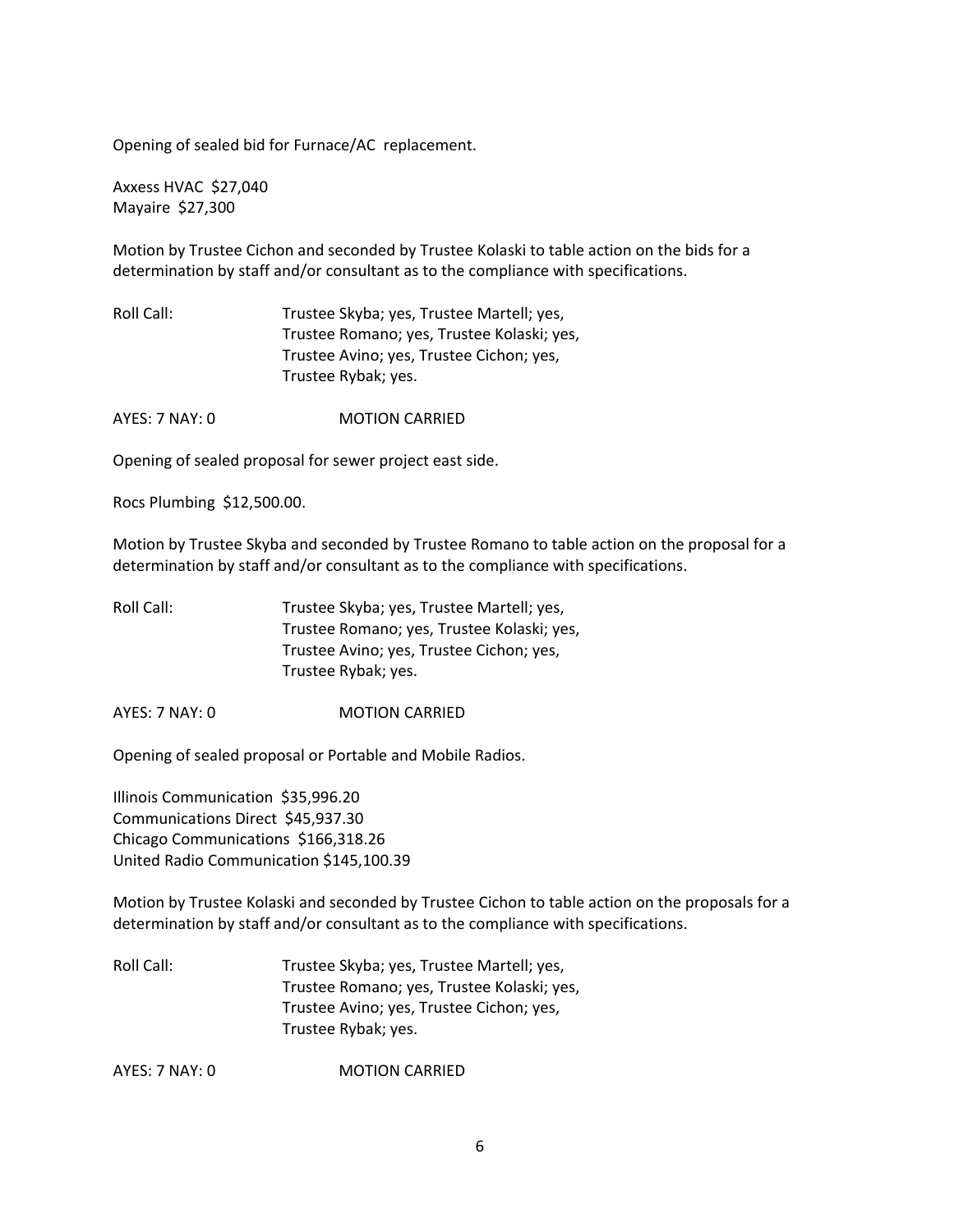Motion by Trustee Romano and seconded by Trustee Skyba to affirm the approval of the remount of second ambulance by American Response Vehicle (AVR) at a cost of \$94,605.00 on a 2018 Chassis per specifications.

| Roll Call: | Trustee Skyba; yes, Trustee Martell; yes,  |
|------------|--------------------------------------------|
|            | Trustee Romano; yes, Trustee Kolaski; yes, |
|            | Trustee Avino; yes, Trustee Cichon; yes,   |
|            | Trustee Rybak; yes.                        |

AYES: 7 NAY: 0 MOTION CARRIED

Motion by Trustee Rybak and seconded by Trustee Skyba to approve the additional sick time, vacation time, and personal days to retired firefighter Joey Irsuto in the amount of \$1,549.83 subject to final review before being paid out by Trustee Martell or Trustee Romano.

| <b>Total Vacation/Personal Retro Time</b> | \$592.82   |
|-------------------------------------------|------------|
| Total Retro Pay from 07-01-18 to 07-15-18 | \$110.77   |
| Additional Holiday per CBA                | \$846.24   |
| <b>Total Retroactive Payout</b>           | \$1,549.83 |

Trustee Martell asked Trustee Romano if he reviewed this which he did not and Trustee Martell did not review it prior to the meeting.

| Roll Call: | Trustee Skyba; yes, Trustee Martell; yes,  |
|------------|--------------------------------------------|
|            | Trustee Romano; yes, Trustee Kolaski; yes, |
|            | Trustee Avino; yes, Trustee Cichon; yes,   |
|            | Trustee Rybak; yes.                        |
|            |                                            |

AYES: 7 NAY: 0 MOTION CARRIED

Motion by Trustee Romano and seconded by Trustee Martell to approve the change orders in the amount of \$2,328.00 (for Ferno Cot Mount System, Rear View Mirror Monitor, Wig Wag Headlight and Auto Eject 20 Amp) from American Response Vehicles for the 2018 AEV Type III Ambulance Remount. Bringing the total cost to \$97,933.00.

Roll Call: Trustee Skyba; yes, Trustee Martell; yes, Trustee Romano; yes, Trustee Kolaski; yes, Trustee Avino; yes, Trustee Cichon; yes, Trustee Rybak; yes.

AYES: 7 NAY: 0 MOTION CARRIED

Motion by Trustee Rybak and seconded by Trustee Romano to approve the payment to Target Solutions in the amount of \$3,595.76 for annual maintenance and training platform.

Chief explained that this is the third year of a three year contract with Target Solution.

Roll Call: Trustee Skyba; yes, Trustee Martell; yes,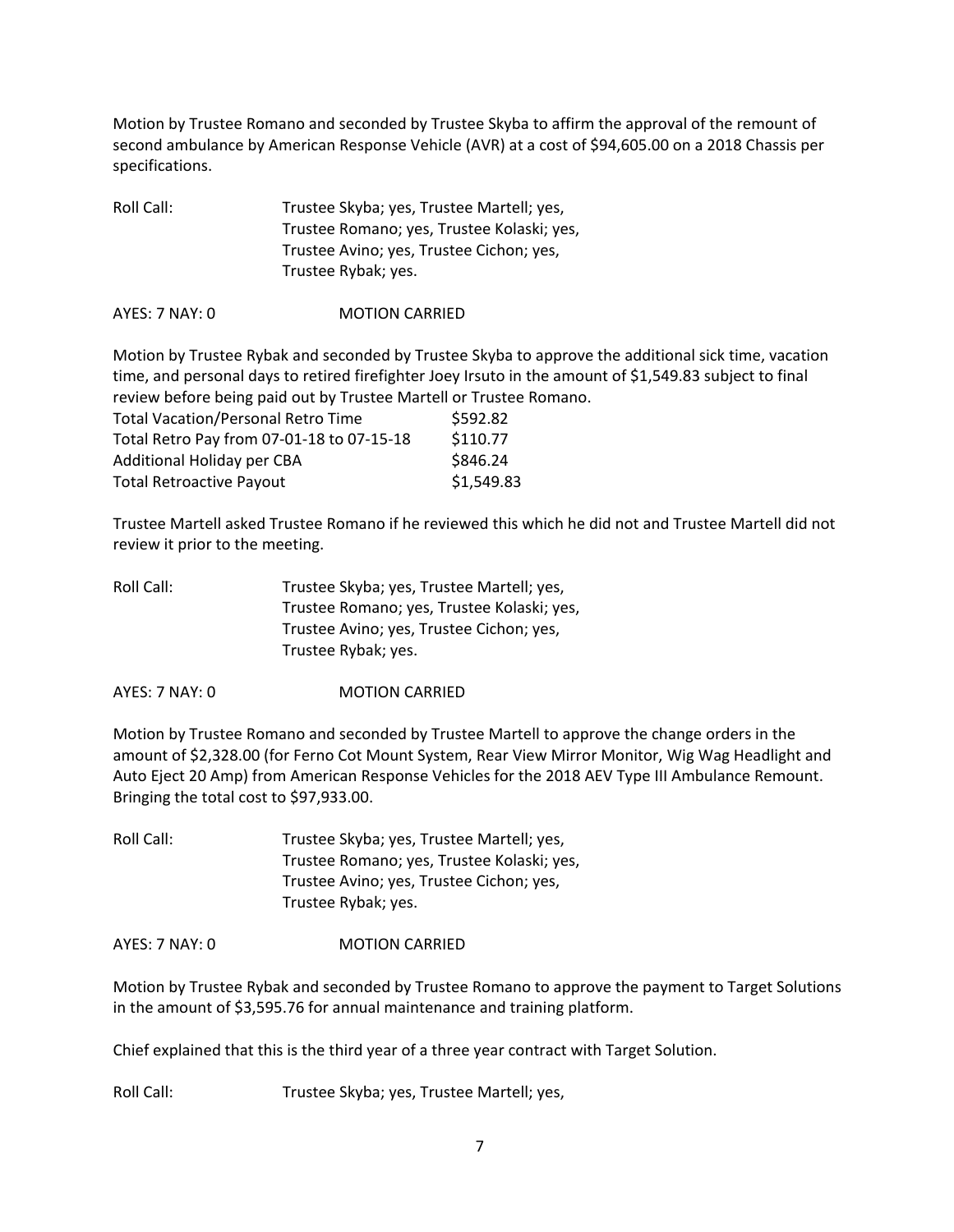Trustee Romano; yes, Trustee Kolaski; yes, Trustee Avino; yes, Trustee Cichon; yes, Trustee Rybak; yes.

AYES: 7 NAY: 0 **MOTION CARRIED** 

Motion by Trustee Cichon and seconded by Trustee Rybak to approve the payment to ESO Firehouse Software in the amount of \$3,253.15 for annual support for iPad inspector and Firehouse Cloud.

Chief explained that this is the inspector program is going to interact with our Firehouse program that we currently use. Discussion.

| Roll Call: | Trustee Skyba; yes, Trustee Martell; yes,  |
|------------|--------------------------------------------|
|            | Trustee Romano; yes, Trustee Kolaski; yes, |
|            | Trustee Avino; yes, Trustee Cichon; yes,   |
|            | Trustee Rybak; yes.                        |
|            |                                            |

AYES: 7 NAY: 0 MOTION CARRIED

Motion by Trustee Cichon and seconded by Trustee Avino to ratify the payment to Al Air in the amount of \$1,650.00 for the repair to the thermostat and air conditioner in training room.

Trustee Martell asked what they repaired on the thermostat that costs that much money. Chief explained the issues but need to pull invoices to explain exact costs. Discussion.

Roll Call: Trustee Skyba; yes, Trustee Martell; yes, Trustee Romano; yes, Trustee Kolaski; yes, Trustee Avino; yes, Trustee Cichon; yes, Trustee Rybak; yes.

AYES: 7 NAY: 0 MOTION CARRIED

Motion by Trustee Romano and seconded by Trustee Kolaski to approve the destruction of Closed Session audio tapes from January 2016 up to and including January 2017.

Attorney Flaherty explained when you are able to destroy tapes and when you are not able to.

| Roll Call: | Trustee Skyba; yes, Trustee Martell; yes,  |
|------------|--------------------------------------------|
|            | Trustee Romano; yes, Trustee Kolaski; yes, |
|            | Trustee Avino; yes, Trustee Cichon; yes,   |
|            | Trustee Rybak; yes.                        |

AYES: 7 NAY: 0 MOTION DENIED

Motion by Trustee Rybak and seconded by Trustee Romano to go into Closed Session Pursuant to Section (2)(c)(1) of the Open Meetings Act (to discuss the appointment, employment, compensation,